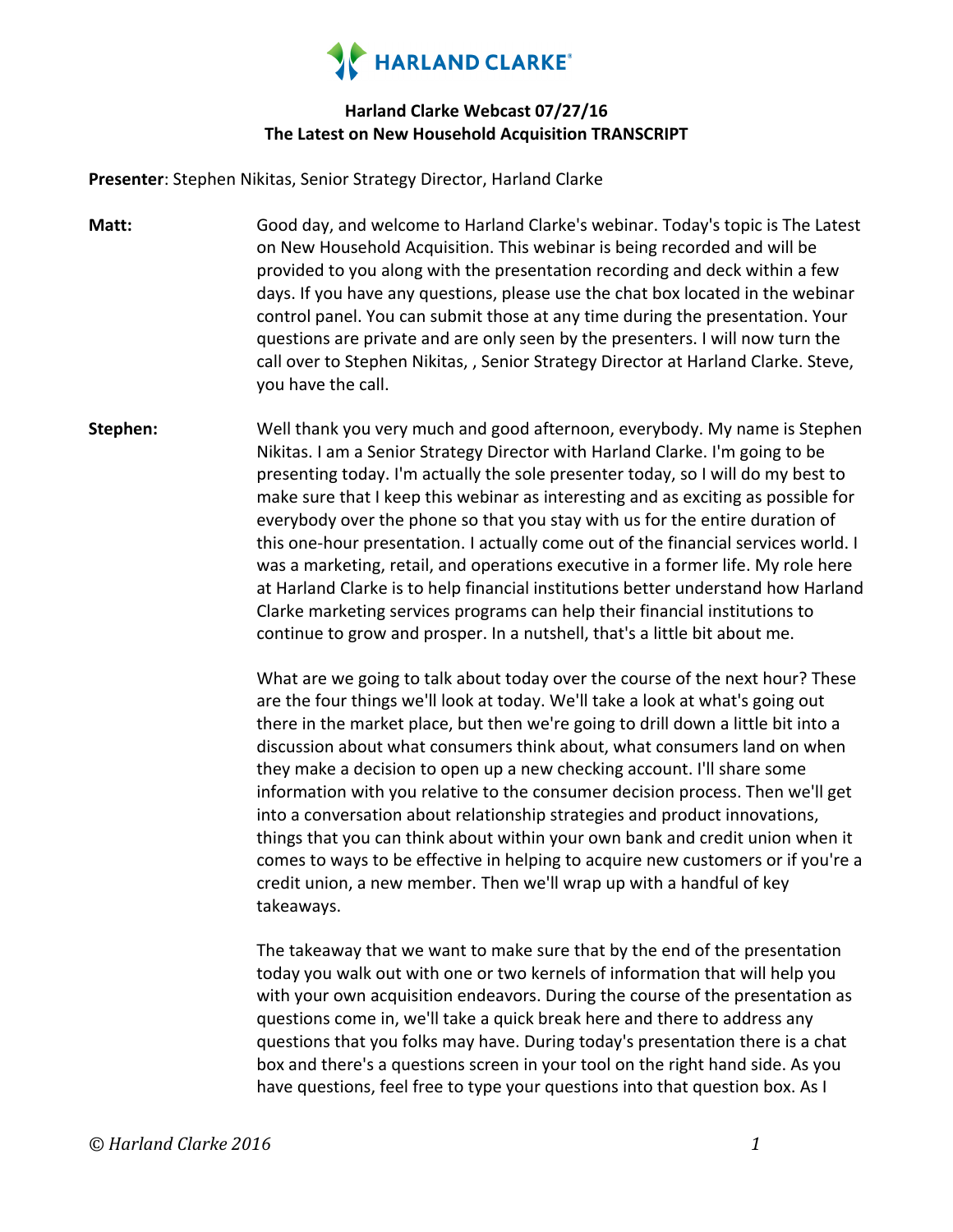mentioned earlier, I'll address those questions as we go along. Of course, I'll do my best to make sure that we have time at the end of the meeting to review any questions that may also have come in.

With that, let's start our presentation. I hope everyone's seat belts are fastened, tables are in the upright position. As you can tell, I fly a lot in my job with Harland Clarke. I apologize if you're not on an airplane, but I just seem to hear that a lot these days. Let's take a look at the market and see what's going on out there. What do we know about who is switching financial institutions? This is a slide that I really like because oftentimes in my role as a strategist, financial institutions will ask who should I reach out to? When it comes to acquiring new customers, when it comes to focusing on checking accounts, who is that consumer out there that I ought to be focusing my attention on?

Surprise, surprise or probably no surprise, it's the younger consumer. We know that that Millennial, that 18 to 34 year old, shows the highest likelihood that they are going to be in the market for a new PFI. Along with that, of course, a new checking account. What we know is that younger consumers, and I'm sure many of you know the same thing, tend to be customers of larger financial institutions, those national financial institutions that we see on every street corner in America. That's all well and good, but studies also tell us that that younger consumer is maybe not as satisfied with that current relationship as maybe they should be. As a result of that, that younger Millennial consumer is a bit more open to switching PFIs.

One of the things we also know about younger consumers is that they tend to gravitate to the larger institutions because of the ATM network. Surprise, surprise again. You would think that younger consumers are much more digitally or mobile focused than other consumers and as a result would not be as reliant on cold, hard cash as we would think. Studies also tell us that younger consumers still like to have cash in their hands for one reason or another. When we conduct acquisition campaigns among other things, we want to focus on the fact that we have an ATM network that is vibrant, that is comprehensive, and that makes sure that that consumer is going to be close to their money should they ever need it or close to their cash should they ever need it. We'll talk a little bit more about proximity to a branch location in a little bit.

Let's take a look at our next slide now. On this slide, I really like this next slide because to me there is some real key points on here that I believe we as marketers, we as retailers really ought to focus on. What I did on this slide is I put together some statistics for everybody to take a look at. These are national numbers. They may not be relative to your institution in particular, but they're national. If we take it from the top very quickly, and I'm not going to spend a whole lot of time on this slide, but you will get a recording of this presentation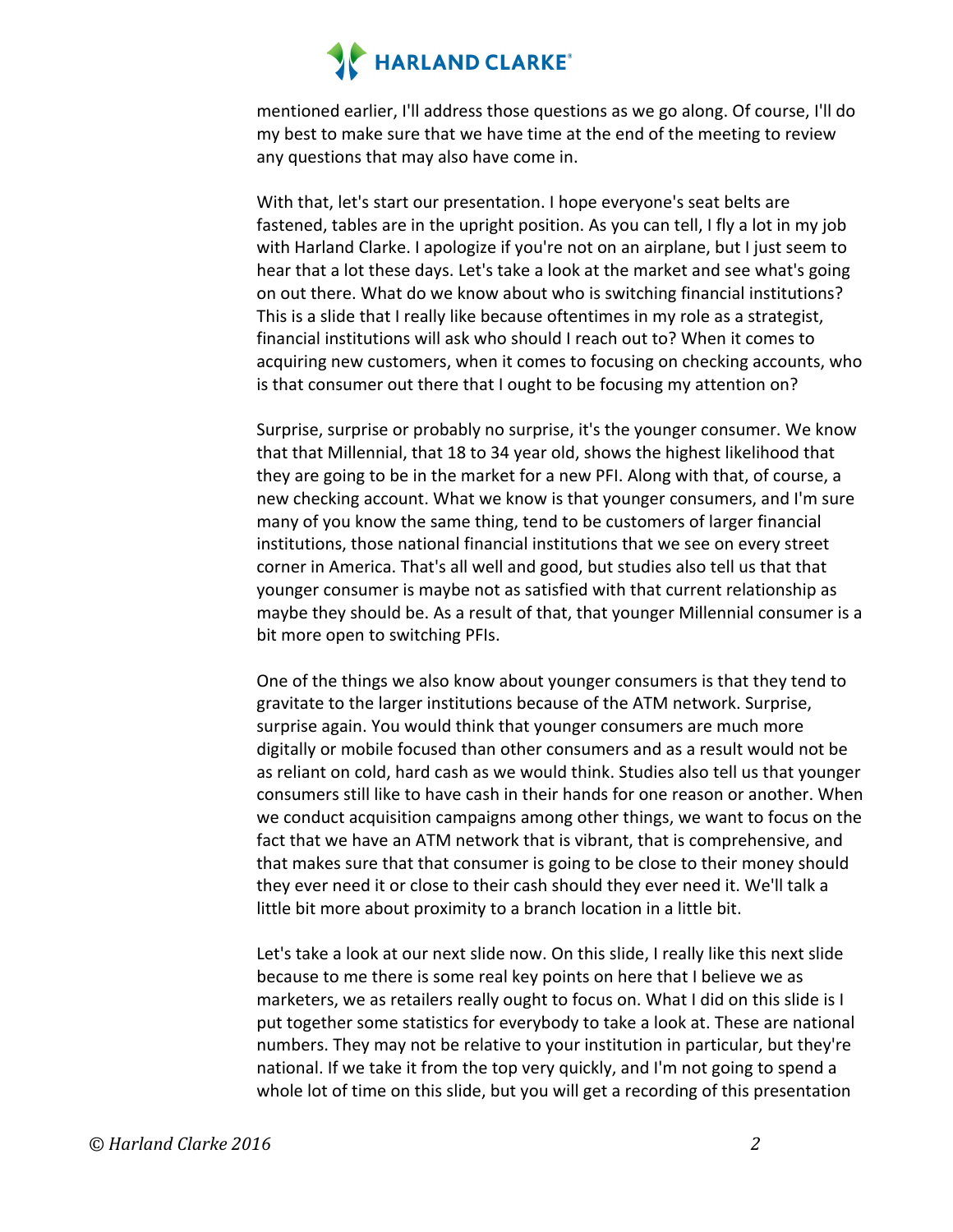within a week. When that recording comes, obviously you'll have the slides. You can feel free at that point to drill down on these numbers and maybe compare your bank or credit union numbers to these national averages.

What do we know about checking accounts? Certainly as the title suggests, checking drives revenue. We know that roughly two-thirds of the checking accounts within our portfolio are profitable. That's great news. Unfortunately about one-third of those checking accounts are unprofitable accounts. Maybe that consumer came in because of an offer we dangled in front of them, a free toaster, maybe \$150 in cash, whatever it happened to be. Unfortunately better than a third of our consumers who have a checking account with us are not profitable. 

If I have a checking account on average, that balance is  $$6,300$  and some change. Of course, that number is going to fluctuate depending upon payday and whether these numbers will run. Harland Clarke payday comes up in a few days, so if you look at my checking account today there's only a handful of dollars in it. Again, depending upon when that analysis was run relative to when that pay period was, that would certainly impact that number.

Here are some interesting numbers as well. If I had a checking account with you, my average deposit balance is just a little over \$10,000. If I have a checking account with you, my average outstanding loan balance is almost \$10,000. Obviously we know that checking account holder is going to have more products and services with us, and it's likely that they'll have among those products and services additional deposit products and a loan or two out there.

From a revenue standpoint, here are some numbers going down again a little bit further on this particular chart. Annual checking account service charge is almost \$9. If I have a checking account with you on average, that particular consumer is driving about \$81 in NSF fees. There are other fees involved with those checking account holders to the tune of a little over \$7. We certainly want to get a debit card in the hands of that checking account holder. If you're doing instant issue debit, great because we know when that consumer gets that debit card as soon as they open up the checking account, they're going to be rocking and rolling with that debit card as soon as they walk out the door.

That consumer with a debit card on average is generating about \$50 of interchange income. The magic number of swipes to generate that \$50 in revenue comes out to about 12. I'm not sure if any of you have done an analysis on your checking account holders and those who have a debit card, but if you work with your IT departments and take a look at how many times your debit card holders are swiping that card, you want to do what you can to make sure they're swiping it at least 12 times. Interestingly of late, I've been working with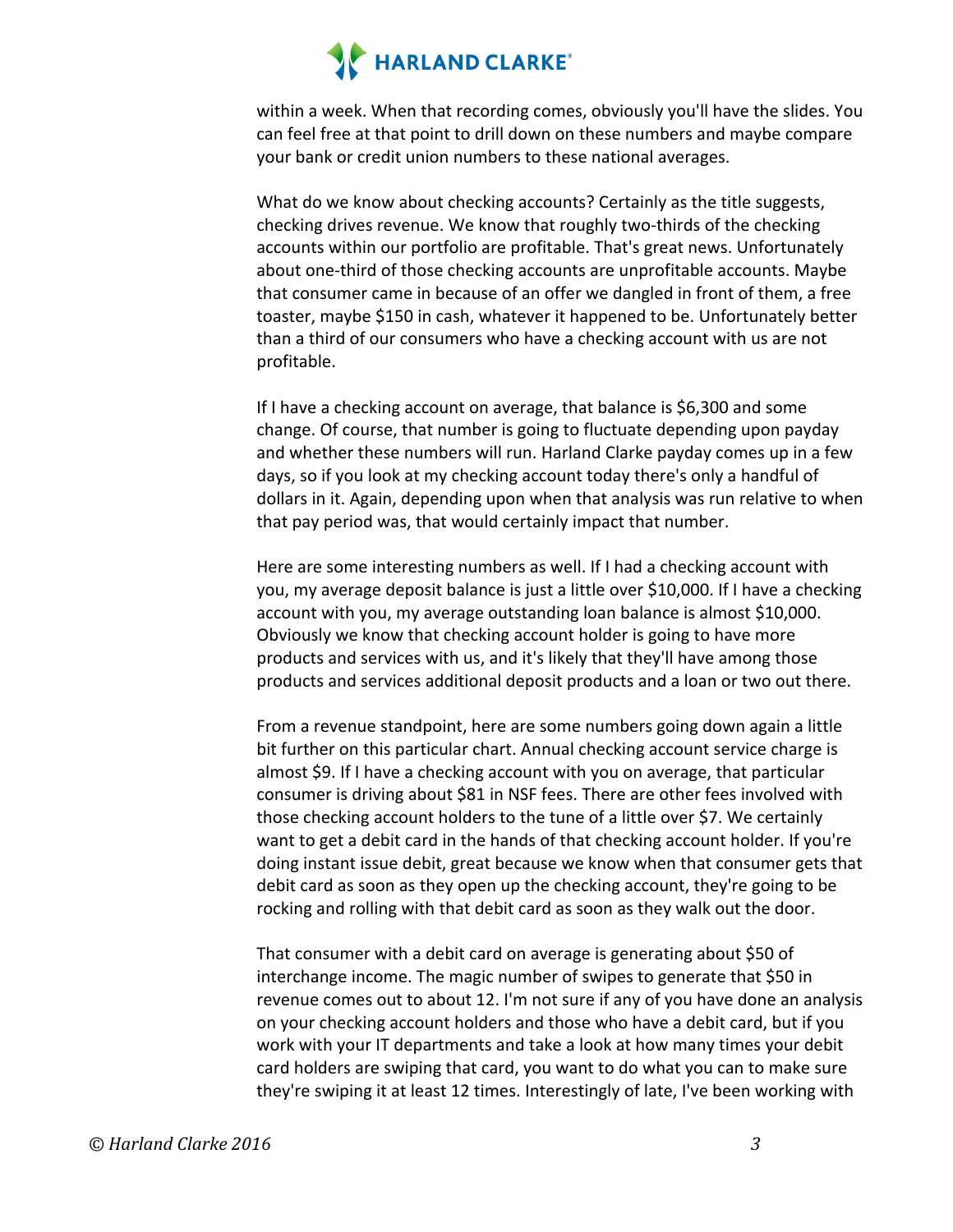a handful of financial institutions with whom we've done just that. We've worked with the IT department to identify and stratify, if you will, consumers and how many times they're swiping that debit card. We know that debit card swiped at least 12 times a month is going to generate \$50 in revenue annually.

With many institutions or some institutions with whom I work with right now, we're identifying those consumers who might not be swiping that card 12 times a month. Then we're reaching out to them with campaigns in order to encourage the behavior that will go toward encouraging that consumer to pull that debit card out of the wallet whenever they're at a retailer with the express purpose of driving revenue. Single product households with a checking account are roughly about a third. If we go back to the top of this chart, if all I get with you is a checking account, chances are likely I'm also not profitable with you. It's really going hand in hand with unprofitable accounts, single product accounts.

One of the next couple of numbers I find really interesting is the average age of my checking account holder is 51. That's a little scary to me, getting a little bit long in the tooth of our checking account holders. Those checking account holders that are 51 are probably getting beyond that life stage where their need for more products and services exist. As a marketer, as a retailer, when I look at that number and I look at the number below that, the percentage of my checking account holders who are over 50, that scares me a little bit. I'm going to do whatever I can to lower that number and bring in younger consumers. Right now based on what we see on this chart, we've got some long in the tooth consumers with checking accounts. My focus if I were still in the bank or credit union world, I would do whatever I can to drive that number lower.

Let's go to our next slide. We know that there's a good percentage of consumers out there who are looking for a checking account. We know that almost one out of every five Millennials is looking for a checking account, but why are they looking for a checking account? This slide really exhibits that reason. Twenty percent, they move to a new area. Maybe they got a new job. Maybe they graduated college or high school, took a job outside of where they currently live, and just need somewhere to direct their pay and somewhere they can manage their money. Similar numbers, just got a better offer. Somebody got in front of that consumer at the right time with an offer that resonated loudly with the consumer.

As we mentioned earlier, with younger consumers in particular, they seem to be driven by the ATM network, being close to their cash, being close to their accounts. Based on that number that I see, we can get in front of that consumer and show them that we are convenient, you are close to your accounts, and you want to open up an account with us. When I see that number again as a marketer I say to myself, hope is not lost. There's a lot of opportunity to reach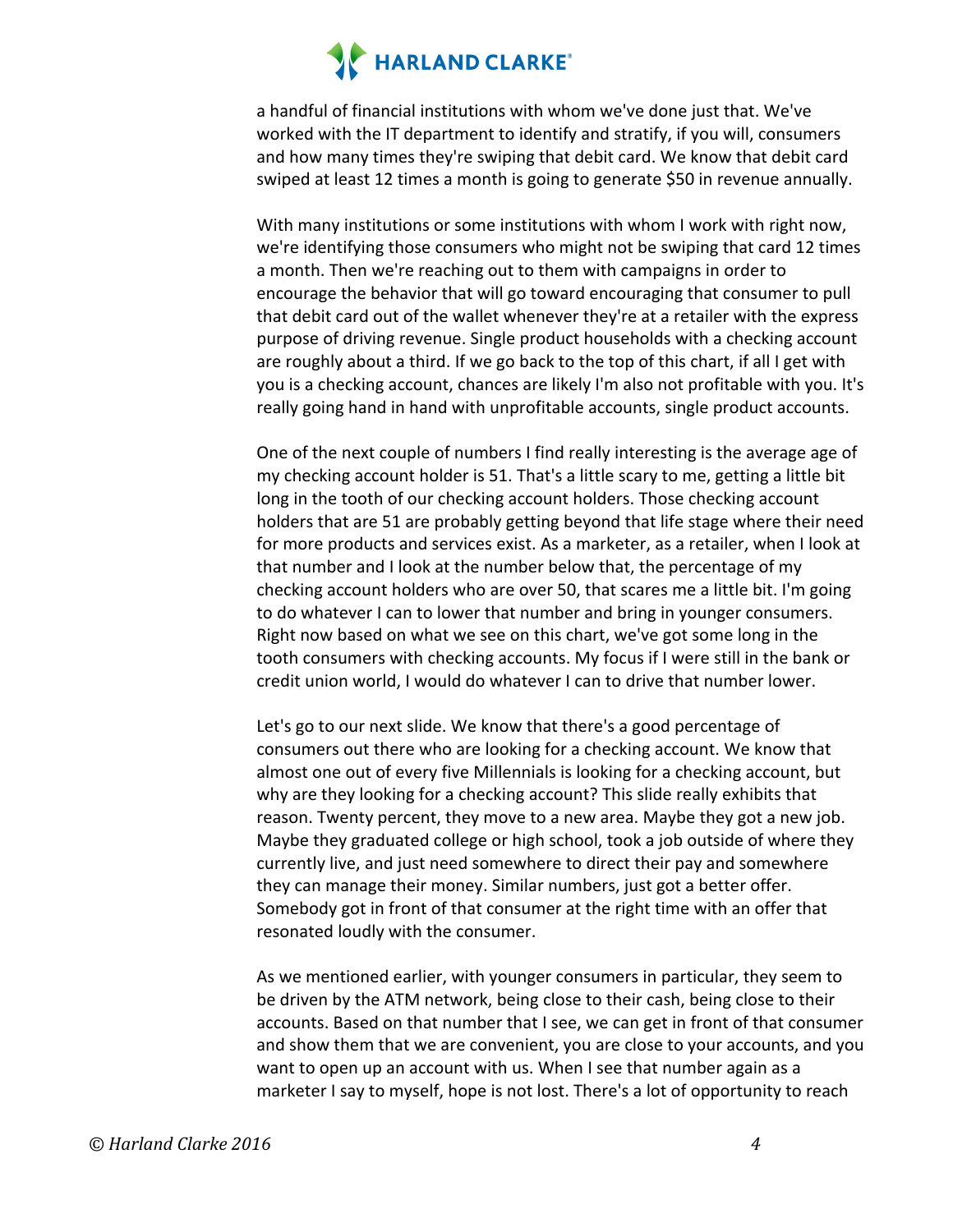out to consumers, access the more advanced features. Maybe they're dissatisfied with their previous financial institution, and we know younger consumers tend to express a relatively high level of dissatisfaction with the financial institution with who they are currently doing their banking or their credit union.

Some of the reasons why people are opening up a checking account when I see this chart, it says to me as a marketer I need to be in front of that consumer because that consumer is going to be receptive to my message for a variety of different reasons. On this particular slide, I really love this slide because now I'm going to put my retail cap on for a moment. When I was a retail executive, I spent a lot of time and I rolled up my sleeves quite often on conducting sales trading among the staff, working with platform staff, working with the teller staff to make them better at selling products and services. Particularly need base selling, not necessarily the product of the day. We don't want to do that. We want to focus on identifying needs.

That's great, but when I see this slide it says to me that maybe we're still missing the mark. Let's take a look at the donut on the left hand side. Back at the end of 2014 consumers in the United States were asked when you look at your financial institution, what kind of a relationship do you have with that institution? You can see on the blue slice of that particular donut chart, 70% of consumers said that my relationship with my institution is transactional in nature. I come into the bank, I come into the credit union, I move money, I make a deposit, I withdraw money, etc., and that's all I do. On the other hand roughly 30%, 29% to be exact, of consumers said my relationship with my institution is advice driven. It's a relationship where I know I can go into that institution to get consultation.

Let me stop here for a moment. We know that the American consumer is looking for financial advice and consultation. Unfortunately based on what we see in 2014, that's not happening. We know particularly younger consumers are dying for financial advice and consultation. They want their financial institution to talk to them. They want their financial institution to show them how they can get from point A to point B financially. Unfortunately in 2014, consumer perception was we're not doing that. When we go to the right hand side of the slide, in 2015 things got worse. Almost eight out of ten consumers said my relationship with my PFI is transactional in nature. I come into the financial institution, I take money out, I put money in, I might have a question or two, I might buy myself a money order, and that's about it.

The consumer wants us to talk to them. The consumer will perceive us as being value add when we talk to that consumer and provide financial consultation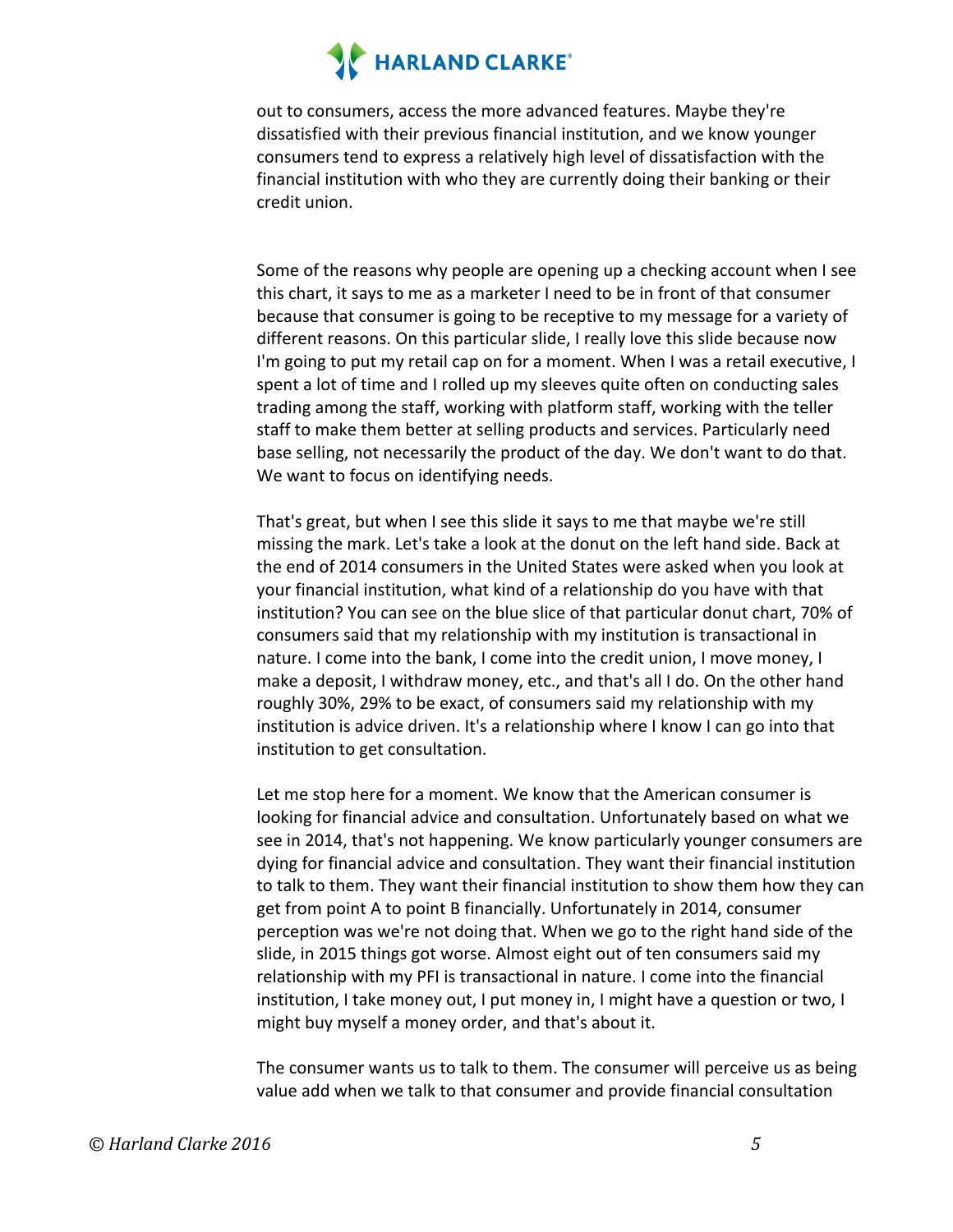and advice. As a financial institution, the institution that will differentiate itself from the rest of the pack is the one that's going to be able to provide that real strong relationship that's driven around consultations, that's driven around advice, that's driven around value add. When we do that, that will go a long way toward ensuring that we're going to retain our customers and drive satisfaction levels through the roof.

On our next slide, let me set this up by saying in my role as the strategist of Harland Clarke, I often work with financial institutions with checking acquisition and customer acquisition campaigns. Oftentimes when I work with institutions and we look at a particular customer or member base, the institution will come back and say if that customer already has a checking account, I don't want to talk to them. They've already got a checking account with me, so I really want to focus my energies on consumers, whether they're existing customers and members or prospects, who don't have a checking account with me. I look at the donut on the left hand side and what this says to me is that particular households, better than 50% have more than one checking account with that institution or in their wallet.

It is not unusual for the consumer to have more than one checking account. I think about my own family. I've got three checking accounts, and they're utilized for different purposes. When we provide consultation on how to acquire a checking account, the focus is not necessarily putting to the side those consumers who already have a checking account with us, but we should be talking to those consumers in order to encourage them to open up another account with us. That account can be profitable as well.

On the right hand side those are some of the reasons why consumers have multiple checking accounts. Better than a third use them simply to manage household expenses. I've got loan payments. I want those loan payments to come out of this particular checking account. I've got student payments. I want all my bills to come out of this particular checking account. I want my fun money to come out of this particular checking account. As you can see on the right hand side, there are a variety of reasons, many of them very strong relative to the percentages, on why consumers have an additional checking account with us. Let's not forget the consumer who already has a checking account with us when we conduct checking acquisition campaigns because the message will really make an impact with those consumers when we tell them how or why they should open up those additional checking accounts with us.

We know consumers have multiple checking accounts, but on the left hand side of this on the bar chart who's opening up those additional checking accounts? No surprise as we look at this chart, it's that Millennial consumer. In many ways that Gen X consumer who showed the most likelihood to open up an additional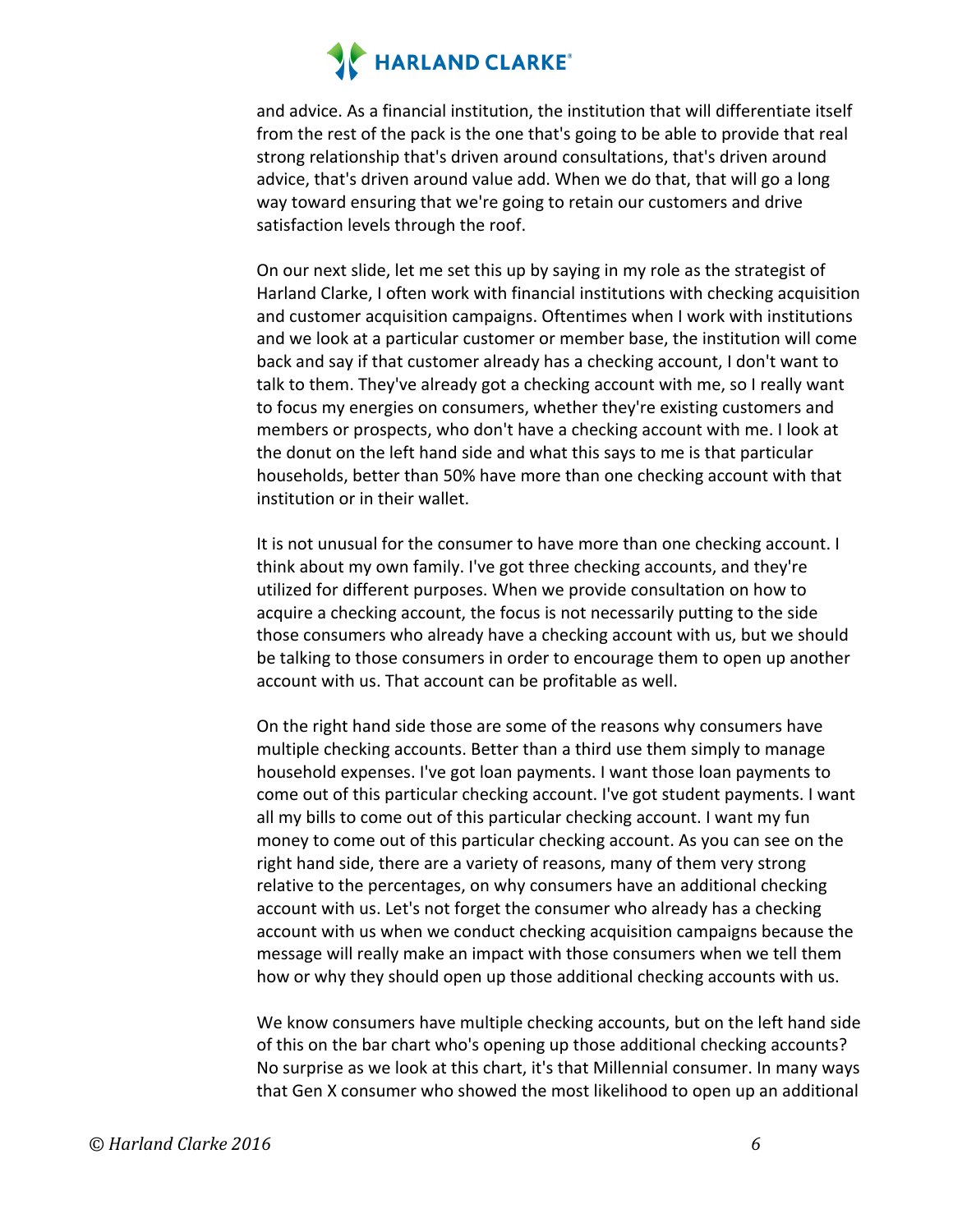checking account with us. Forty percent of Millennials, 18 to 34-year-olds, show that they are in the market for an additional checking account, and about half that number relatively  $-$  it looks like on this chart. I'd say those are probably Gen Xers. That 35 to 49-year-old age range. They also show a high likelihood to open up an additional checking account, so we ought to be reaching out to them. 

Now on the doughnut on the right-hand side, why are they opening up another checking account? Again, the blue slice of that doughnut, overwhelmingly they're opening up another checking account because they're looking to manage things, right? They want that additional checking for all the reasons that we saw on the prior slide. They're looking to manage household expenses. Again, maybe all loan payments are made out of this checking account. Maybe fun money comes out of that checking account. Maybe savings goes into this checking account before it goes into some sort of a sweep into a money market, or maybe an investment account with our investment advisors at our bank or credit union.

Let me stop here. I'm going to bring my colleague, Erik Kelley, into the window if you will for a moment, and Erik, this is probably a good break right now on addressing any questions that may have come in. Erik, do we have any questions? If we do, I'd be happy to answer them at this point.

- **Erik:** Yes. We do, Steve. The first question we have is going to be going back a few slides referencing the transactional versus advisory. The question being posed is can we get a copy of the slides that are specific to our financial institution?
- **Stephen:** Yes. We can help you with that. In fact, I'm not sure who asked that question, but here's what I would say. Reach out to me after this presentation, and we will address that particular requirement. Certainly, we can do that, absolutely.
- **Erik:** The other question we have, Steve, is if more than 50% of checking account holders are over the age of 50, what are younger people doing with their money?
- **Stephen:** That's a good question. We know that younger people are trying to save right now. We know that maybe not so much among Gen Xers that focus on saving hasn't been as prevalent among the Gen X generation as it has been among baby boomers, but more importantly as it has been among Millennials. I see lots of studies of late that tell me that Millennials are focused on saving money. Because many of them saw that their parents were in trouble with the 2008 recession. Many of them saw that their parents were not ready to retire, and so Millennials have, I think, much more of a focus on putting money away for a rainy day and for down the road than maybe other generations have exhibited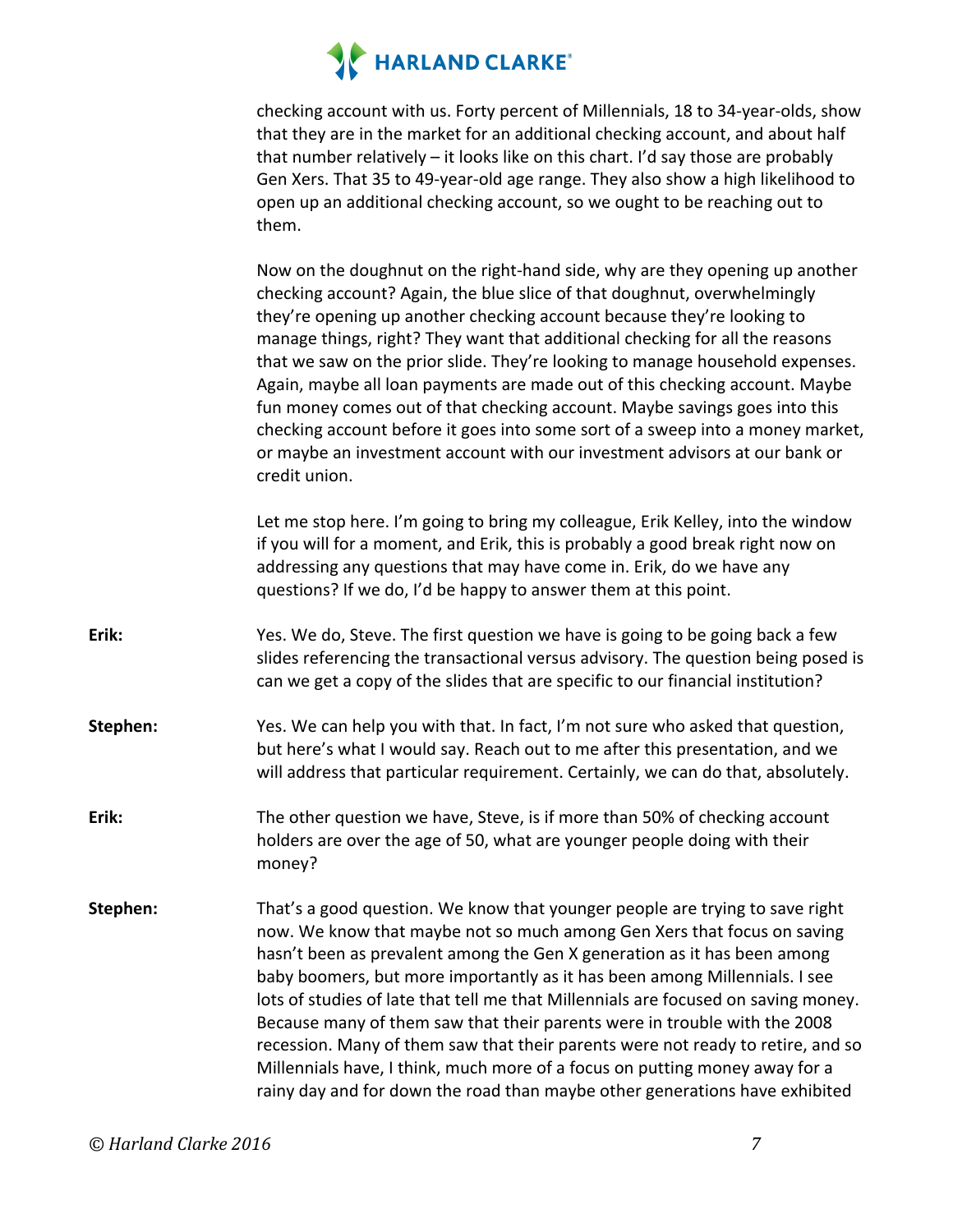thus far. Erik, any other questions?

**Erik:** That is all the questions at this time.

**Stephen:** All righty. All right, so at this point, let's take a look at the consumer decisioning process. What does a consumer think about before they open up a checking account or establish a relationship with a new bank or a new credit union? Let's go to our next slide. Start taking a look at some numbers here. What comes into why I am switching accounts? Now, we saw a slide a little earlier about what's driving that new account opening, and we saw 20% of consumers said somebody put a better offer in front of them. The same number of consumers or the same relative percentage of consumers said they moved into a new area, great, but why do I land on the bank of the credit union that I eventually land on? 

> This information is changing a bit, and you're going to see a slide coming up that I think will help us add a little bit more perspective to why I eventually focused or why I eventually selected bank or credit union A versus bank or credit union B. Of course, it comes down to  $-$  as we can see on this slide, it comes down to convenience. The consumer perceived that my branch locations were going to be convenient relative to where I live, relative to where I work, relative to where I run my errands, so convenience goes a long way toward convincing the consumer that they ought to open up a new relationship with my institution as opposed to somebody else. The next most likely reason is online banking through a website. We'll take a little bit  $-$  we'll take a look again at this in a little bit, but if my brick and mortar is not so close to the consumer, these days, having a very robust online or mobile banking application can go a long way toward creating the perception among the consumer that I am convenient. That you can get to your money easily through my institution relative to whether you want to pull into the parking lot and walk in, or relative to whether I've got my laptop sitting on my work desk or my desk at home. I can access my accounts easily, and I can pretty much do everything via online banking that I could by making a visit to a branch location, or working with my smartphone, I have all the access in the world to my accounts and services.

> ATM network, pretty prevalent reason why people perceive you to be convenient so, again, going back to what we were saying earlier. Having a strong ATM network can go a long way to your helping to create the perception of more convenient locations. Many of us and I know in my former life I was part of an ATM network, nice, back in the days among others. Promoting the availability of that ATM network, even though they may not be our ATMs, even though they may be directing the consumer to a different financial institution, a drive-up window or a walk-up lobby, if you will, in order to gain access to that ATM, but having that or being part of that network can go a long way toward,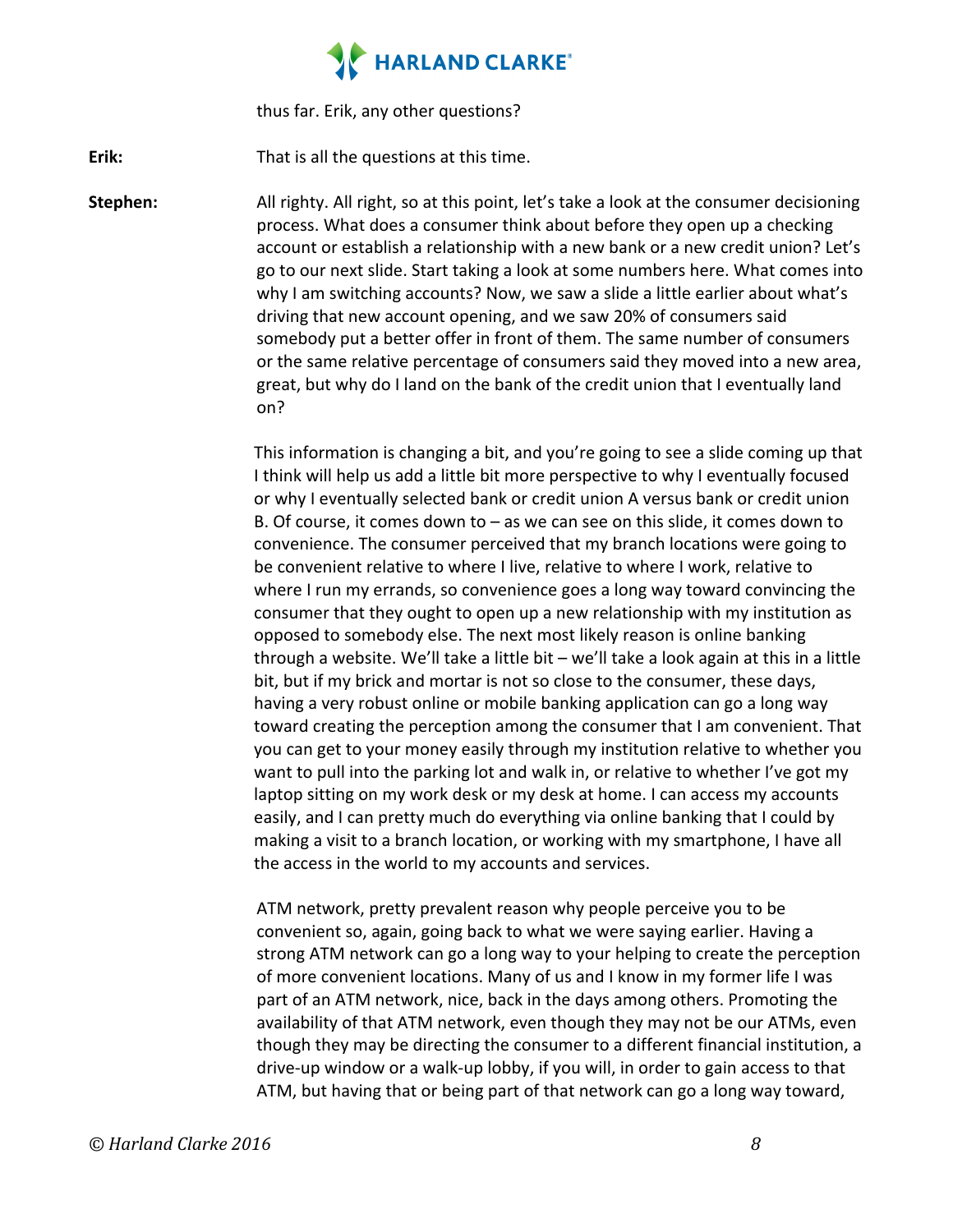again, convincing the consumer that we are convenient. They do have easy access to their money. The next slide and here's where I said things are changing a bit.

Let me orient you to what we're looking at here. When it comes time to switch, we've talked about convenience. Studies from 2014 and 2015 point out some interesting comparisons here. Consumer was asked back in 2014, in the blue bar, what makes my financial institution convenient? Again, responses from that 2014 appear in the blue bar. Let's go a couple of bars over from the left to the right, and you can see that back in 2014 consumers said  $-30\%$  of consumers said having branches nearby makes my financial institution convenient. Wow. I had to have brick and mortar pretty much everywhere back in 2014, which seems like eons ago, in order for the consumer to perceive me to be convenient.

Look at how things changed from 2014 to 2015 in the green bar. Again, in 2015, consumers were asked, what makes my financial institution convenient? The interesting thing here is  $-$  let's go all the way over to the left. Better than one out of every four consumers said you know what? If my bank or if my credit union has a strong or a robust online banking or mobile banking application, then they are convenient. If I can get to my accounts with that smartphone at the end of  $-$  sitting in the palm of my hand or, again, if I can access that financial institution through my laptop, my tablet, or even my desktop, if I happen to have one, that goes a long way now towards helping to create the perception among the consumer that we are a convenient financial institution.

When we conduct checking acquisition campaigns in financial institution, we will always tell them among other things, when it comes to convenience, yes, we want to tell that consumer, that prospect, that we've got a pretty strong branch network, that they can get access to their money at any of our particular branches, and that we may have branches all around town or all around the community. At the same time, increasingly we want that financial institution to communicate to the consumer that they can do everything in the branch over their online banking platform or through their mobile application. More and more we tell financial institutions that while you're promoting your checking accounts and it comes down to promoting convenience, we certainly want to talk about our branch network, and we want to communicate your local branch is not that far away. For example, when we send a mail piece to a consumer, we'll always communicate what that closest branch location is. We also want to tell the consumer that we've got a strong mobile banking application, that we've got a strong online presence. If they want to access their accounts that way, they certainly can.

Interestingly, on this slide  $-$  go left to right, and some things here really jump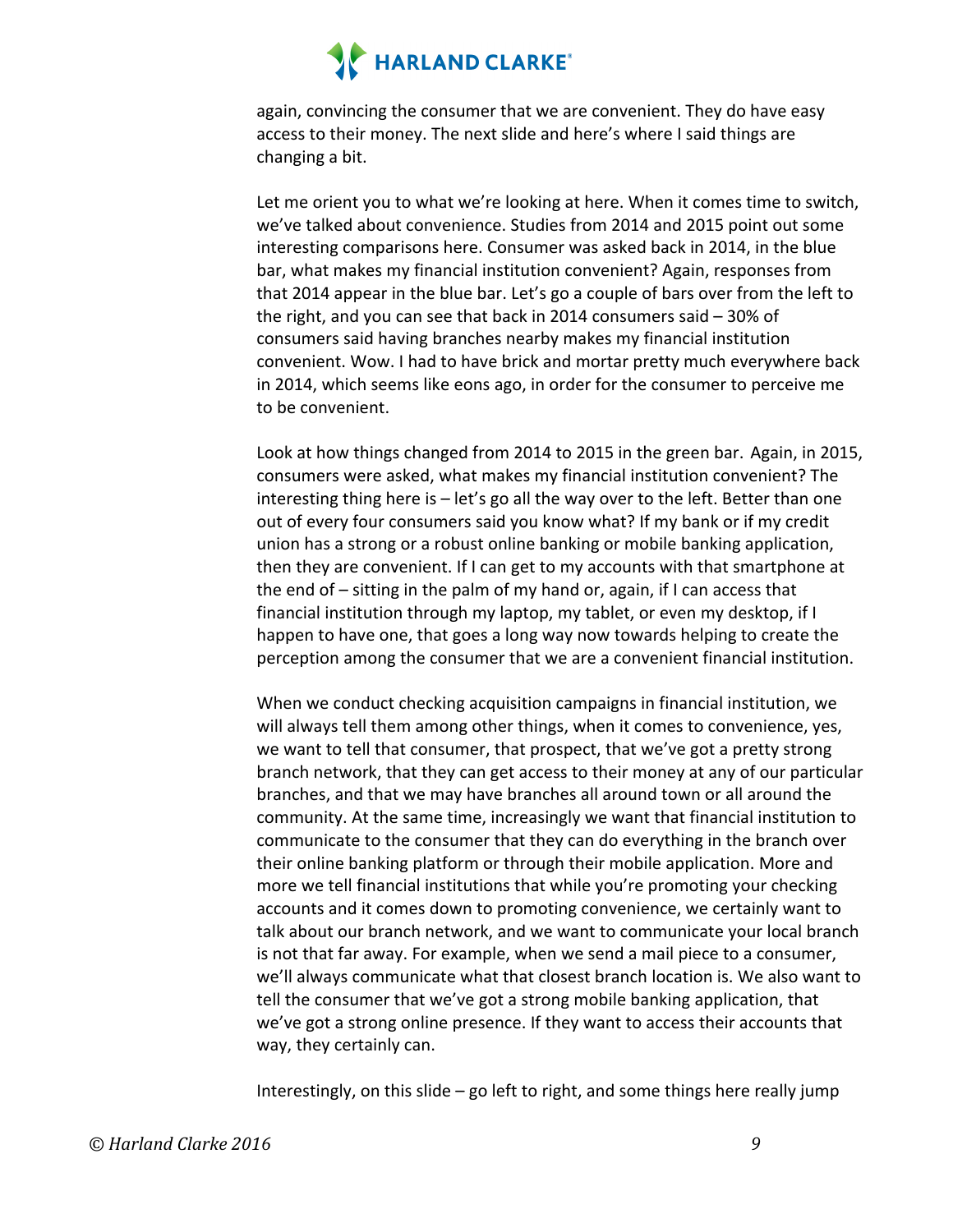out at me. Now, ATMs pop up quite a bit. In fact, having no ATM or no foreign ATM fees can go a long way toward, again, convincing consumers that we are convenient, and that's no surprise. Nobody wants to pay a dollar and a half or \$3 to access their money through an ATM machine, but what strikes me also on this particular slide is go almost all the way over to the right-hand side to convenient branch hours. Wow. That's not such a big deal anymore is it, right? We don't need to be open until 9 o'clock at night in order to convince the consumer that we're convenient. I've seen many studies of late that show that 5 o'clock or 6 o'clock, closing the branch hours at that – or closing the branches at that hour or those hours may not be such a negative in the mind of a consumer. We don't need to be open like the Gap in the mall, or Banana Republic in the mall, or Nordstrom to be open until 9 or 9:30 at night. Right now, branches open until 5 or 6 o'clock at night seem to be all the consumer is looking for. Again, the consumer knows that they can access their accounts online or through their mobile banking application.

Interestingly, I did a presentation recently that focused on online account openings. I don't have the slide in here, but if you'd like a copy of the slide, I'd be more than happy to get one over to you. That slide took a look at the hours of the day when consumers open up accounts online, and here's what was interesting. As you would expect, right, as the day progresses, we see a dramatic ramp up in when accounts are opened online, and by noon or 1 o'clock local time, that seems to be the peak point of when consumers are opening up their accounts online. Things tend to go down from there percentage-wise up until about 9 o'clock at night. Consumers are still out there opening accounts online where they can up until about 9 o'clock in the evening, and then after 9 o'clock at night, things tend to drop down. As you would expect, around midnight, 1 o'clock, things pretty much fall off the table until 8, 9 o'clock the next day. Again, that mobile banking app, that online banking app helps to show the consumer that they conveniently can access us. We see through those online account opening numbers that consumers are opening up accounts online at all hours of the day up until about 9 o'clock at night, and so that's again something we want to communicate when we talk to our new and existing account holders; that they have easy access to follow their accounts in a multitude of different – or through a multitude of different channels.

No surprise the role that mobile banking  $-$  and this slide's a little dated. I apologize for that, but in preparation for today's presentation, it was the most recent slide I could find. I think we'll be able to surmise where things are going. The role of mobile banking and deciding to switch, again, I think reinforcing what we saw. Let's take a look at this slide. Back in 2010, of course, mobile banking really didn't exist back then, so there was not much focus among the consumer on how important mobile banking was relative to my decision to switch financial institution. Let's go all the way over to the right-hand side. At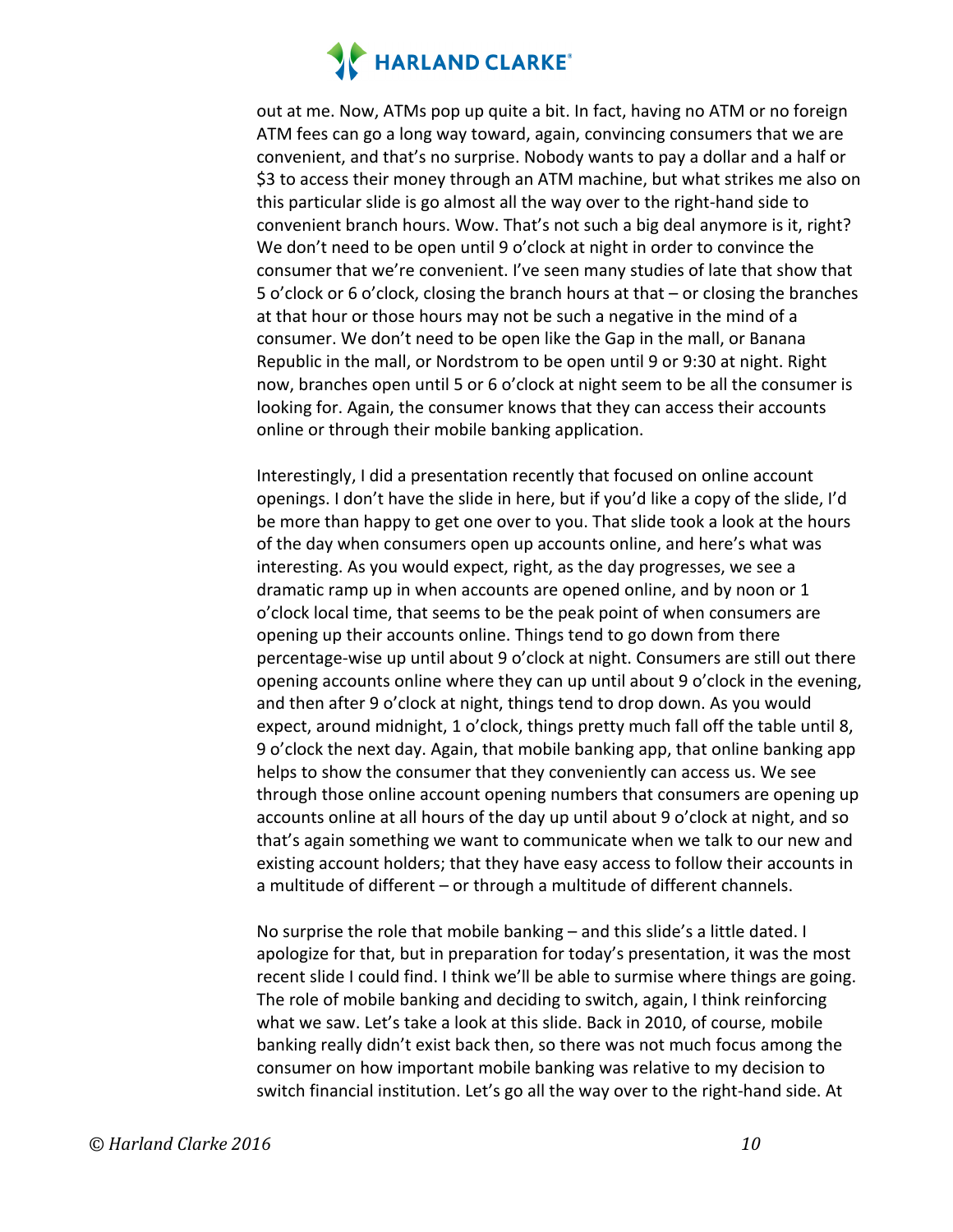the end of 2013, again, 3 short years ago but it seems like an eon, 60% of consumers said that mobile banking, a strong mobile banking platform really has  $a -$  can be a deciding factor relative to whether I'm going to switch financial institutions or not. Again, I would surmise that if this bar chart was extended out to 2016, that number that we see would only go up. As we've talked about prior, mobile banking, online banking, again, becoming much more of a determinate in the consumer's mindset relative to whether they're going to switch financial institutions or not.

What was your mindset relative to or prior to switching financial institutions? I really like this slide because, again, as the marketer, here's what it says to me. Let's look at this doughnut, for example, and start going clockwise from 12 o'clock. Thirty-two percent of consumers say that I had - I knew exactly the financial institution with whom I was going to open that account. Continuing along the doughnut, if you will, roughly the same percentage of consumers said I had only one financial institution in mind when I was going to open up that account, so fully two-thirds of consumers say  $I$  – for the most part, I knew who I was going to select. What this says to me is that I really need to be out there front and center marketing my financial institutions, marketing my checking accounts to prospects, as well as existing customers and members. Because if I can get in front of that consumer, again, what this doughnut says to me is that I can create the awareness, and take the bull by the horns among consumers, and show them that it makes all the sense in the world to open up a checking account with me. I like this slide as a marketer because, again, it just lays credence to the fact that I ought to be out there aggressively marketing as much as I can, as best I can, as most efficiently as I can. Because if I can get in front of that consumer and get my story to them, it's likely they're going to consider me and only me when it comes time to open up a checking account.

Who makes that decision? I like this slide because it may dispel some thoughts that we had going in. The responses are conducted this way: female responders in the green bar, male responders in the blue bar. I would focus your attention on this slide to the very top, to the top set of bars. Who makes all the decisions in the household? I think for years and years and years  $-$  now I knew way back when, when I started cutting my teeth in the financial services world, the perception was that the female makes all the decisions in the household. This chart shows that you know what? Maybe that's not necessarily the case. Maybe we ought not be solely talking to the female in the household, but maybe we ought to be talking to both partners within that household.

Again, take a look at the middle set of bars, right? The perception is really that both partners, whether you're a male or female, are making those decisions. My focus would be, if we're communicating, the message ought to be crafted in a way that we're talking to both the male and female in that household. Maybe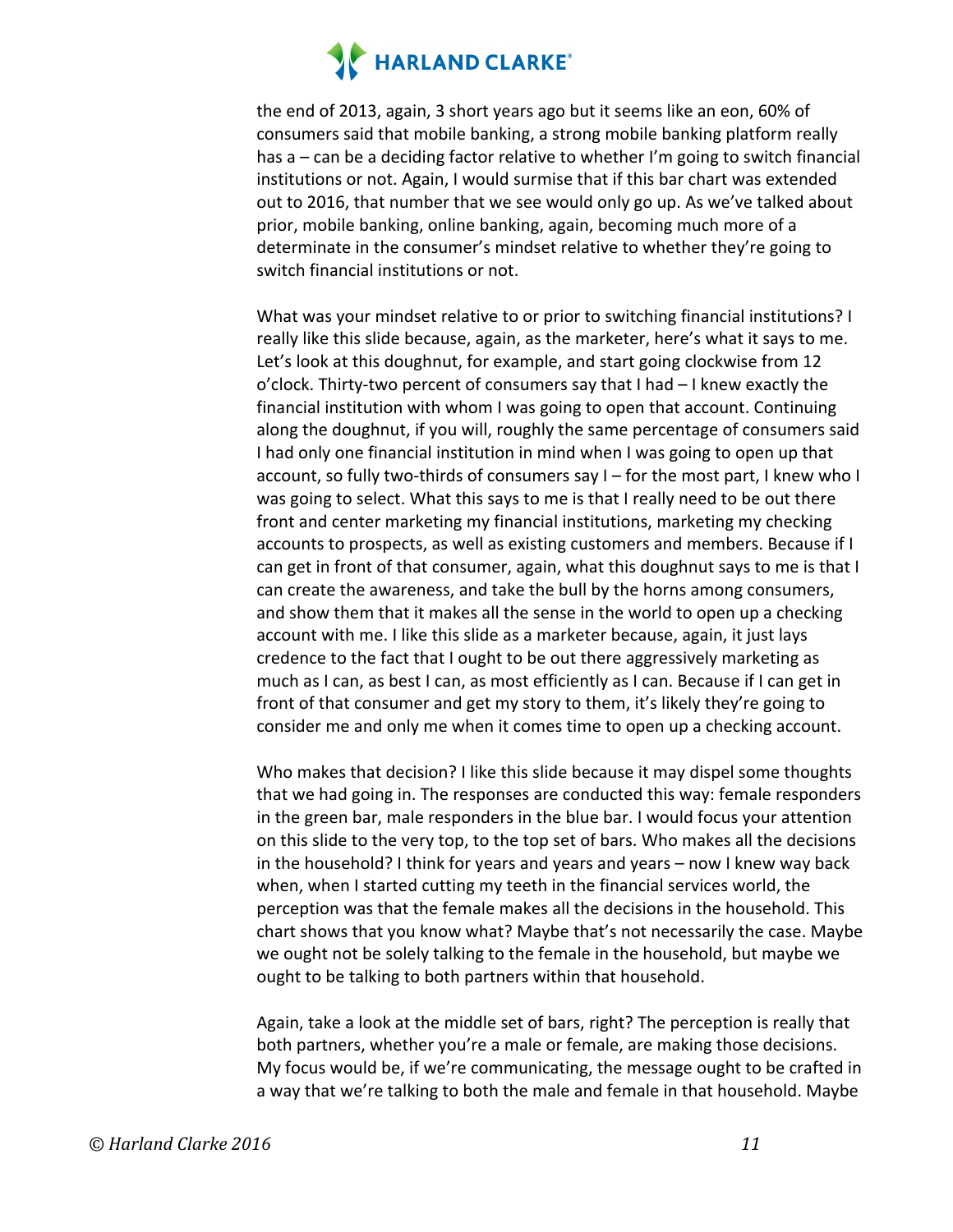focusing on only one might not be the right thing to do. It might cause our message, all that time and energy that we put into our creative, to eventually fall on deaf ears.

What happens when we promote checking? Who should we be talking to about – or what kind of checking account should we be talking about when it comes time to promote a checking account? If you look at the doughnut on the lefthand side, what this is saying is that free checking goes a long way toward convincing the consumer that they should come to us and open up a checking account. Roughly, what we see here is two-thirds of consumers are looking for free checking account. Now that may not play well within our organization, so maybe it ought to be that we should promote our low-cost checking option if we don't have a free checking option. With many of the institutions with whom I work, when it comes to acquisition campaigns, I will always encourage them, based on best practice, based on results I see from other financial institutions with whom I work as a strategist when we conduct checking acquisition campaigns, that they ought to be out there promoting their free or their lowcost checking account because that is what consumer are looking for. If we have a variety of different checking accounts and maybe we've got some checking accounts that range from free to low-cost, so maybe a checking account or two that has all the bells and whistles attached to it, we ought to promoting free checking or low-cost checking because that's what will resonate most loudly with the consumer.

Get the consumer in the door. Once that consumer comes in the door, that is our opportunity to conduct a needs-based discussion with that consumer, and eventually put them in the right checking account. If we go with that checking account that has all the bells and whistles attached in our promotional campaign, again, that may be a message that falls on deaf ears. I liken it to having an ice cream stand and advertising ice cream and only promoting my vanilla. I probably have 20 other flavors, but if I'm only promoting vanilla, I'm creating in the mind of the consumer the perception that all I sell is vanilla ice cream. I want to focus on the free or the low-cost. Talk about the fact that we have a checking account that will fit your need, whatever it is. Get the consumer to come in the door. In other words, wet their appetite for my checking accounts. Have that need-based conversation with a consumer once they come to the door, and then sell them on the appropriate checking account based on what those needs are.

Now on the right-hand side, if I do have fees, if I do have a low-cost checking account, what are those things that the consumer says you now what? I'm okay if you have these fees. If you have them, can I avoid that minimum monthly service charge? What consumers are saying is you know what? You can promote a checking account to me that might have a minimum balance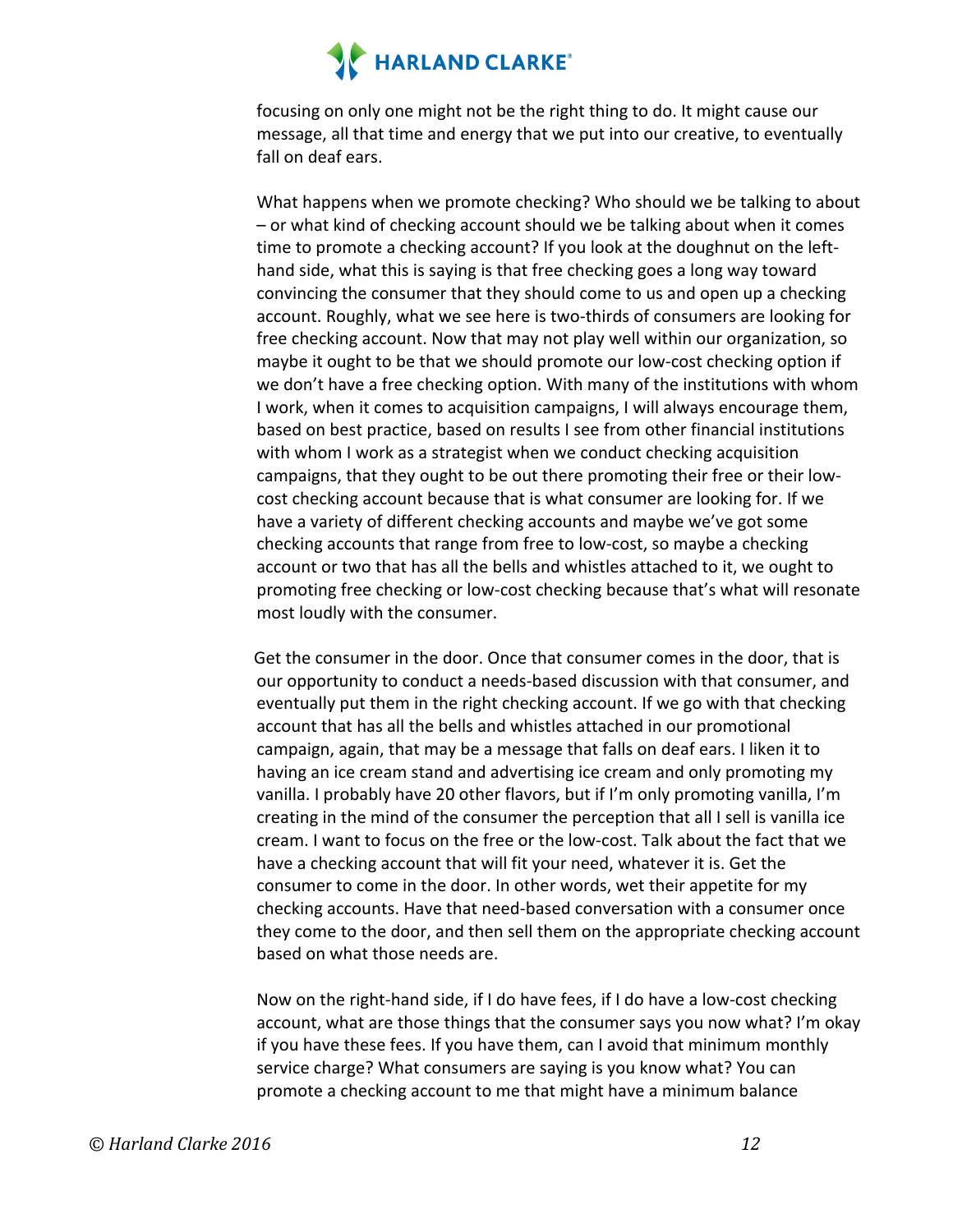requirement, and if I have to keep that minimum balance requirement in order to avoid a fee, I'm okay with that, right? Better than or almost six out of every ten consumers say tagging that requirement onto a checking account is okay as long as I can avoid a fee. Tagging a direct deposit requirement is okay as long as I can avoid a fee. From that, those other types of requirements that you see listed, eh, not so likely that the consumer is going to react to our reach out if those are the other fees that we're going to tack onto a checking account in order, again, for the consumer to turn that checking account into either a lowcost account or a free account.

How acceptable are fees? Again, pretty much dovetailing onto what we just talked about. You can see that eight out of every ten consumers say you know what? Some fees are acceptable. We talked about what those fees are on the prior slides. You see some of those fees on this particular slide. For our time purposes, I'm not going to drill down so much on these reasons that you see below. I'll let you do that when you get your presentation, but again, the message on this slide, eight out of ten consumers are okay if there's a fee attached to that checking account. We've just got to make sure that it's the appropriate fee. Again, whether it's a minimum monthly balance requirement, whether it's a direct deposit type of fee, those seem to play in Peoria. The other types of fees, not so much.

Let me stop here for a moment, if I will. I'm going to bring my colleague Erik Kelley back on the line, and ask Erik. Erik, good place to take a break? Good place for me to very quickly catch my breath, and give our audience a little bit of relief from just hearing me talking. Do we have any other questions that have come in that I can address?

- **Erik:** We do. We have a question that just came in. The question is it seems like most people know that the majority of banks offer online and mobile banking. If this is the case, are there certain features that can be offered through online and mobile that helps in acquiring new clients, and how does a bank standout in this area?
- **Stephen:** Great question. I would say, based on best practices among other things that I see that will resonate with a consumer are things like being able to open up an account either online or through my mobile banking application, so right now, that ability to open up an account through either of those two channels seems to be a differentiator. Those institutions with whom I work that have promoted that capability see a little bit of extra lift, and when we come back and inquire or when the bank or a credit union inquire about what drove that consumer to open up an account with them, what I hear during our debrief meetings after we've conducted these campaigns is promoting that fact or that capability can go a long way toward convincing the consumer to come to us. There's a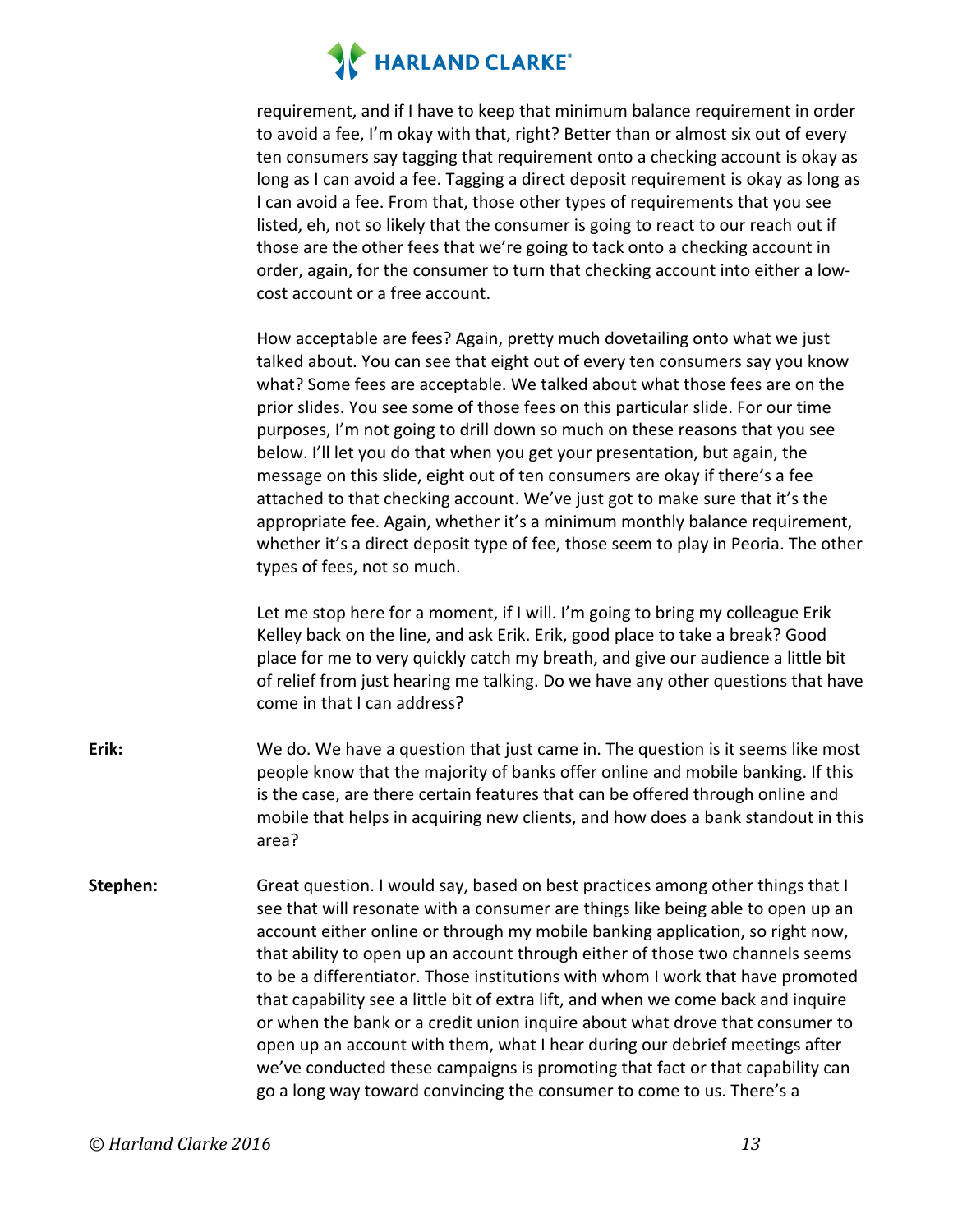perceived differentiator right now. Erik, any other questions?

**Erik:** We do have another one. What are your opinions regarding paper statement fees? Are they still becoming more common, or are they starting to disappear?

- **Stephen:** Great question again. What I'm seeing many financial institutions do is implement a nominal paper statement fee, maybe 3, 4, or \$5 a month, with the express intent, of course, of weaning that particular consumer off of paper and driving the consumer to go with online statements. What I'm seeing, in a nutshell, implementing a fee doesn't have to be a lot of money, 3, 4, or \$5 is what I typically see out there. The results then that I'm hearing from other financial institutions is that that is going a long way toward convincing consumers that it's probably time to cut the cord on paper statements and go online.
- **Erik:** There are no other questions at this time, Steve.
- **Stephen:** Excellent. Let's then segue into our relationship strategies to talk about some things that we can do, again, in order to encourage that consumer to turn to us for that checking account, so let's go to our next slide. Maximizing cross-sell opportunities on this particular slide and when it comes to bundling packages, right, we want to bundle our checking account with a bunch of other stuff, a bunch of other services, a bunch of other features. Maybe it's insurance. Maybe it's things like credit life or disability. Maybe it's things like ID protection, etc., etc. When we look at this doughnut, there is some interest out there for those bundled packages. Again, starting at 12 o'clock on this doughnut we can see  $$ and going clockwise from there, we can see that almost 50% of consumers are saying that you know what? A bundled package is okay with me, and it is something that I might be interested in.

Now, with a bundled package, again, on the right-hand side there's that bar chart again. If I'm going to add some fees to all these bells and whistles that I want to put in front of the consumer, are they okay with that? You can see. Better than 50% of the consumers say you know what? I'm okay if that fee can be waived either by having to maintain some sort of a minimum balance requirement or maybe having some sort of direct deposit relationship with you. I'm okay. Again, after that, the fees are not so likely to be accepted by the consumer, so just some thoughts there when we look at bundling products in order to deepen that relationship with the consumer.

When it comes to reward programs, again, maybe it's part of a bundled package that we're putting in front of a consumer. Who's interested in that stuff? Again, some experience from a prior life. I was involved with a reward program at a prior financial institution. It was a debit card score program that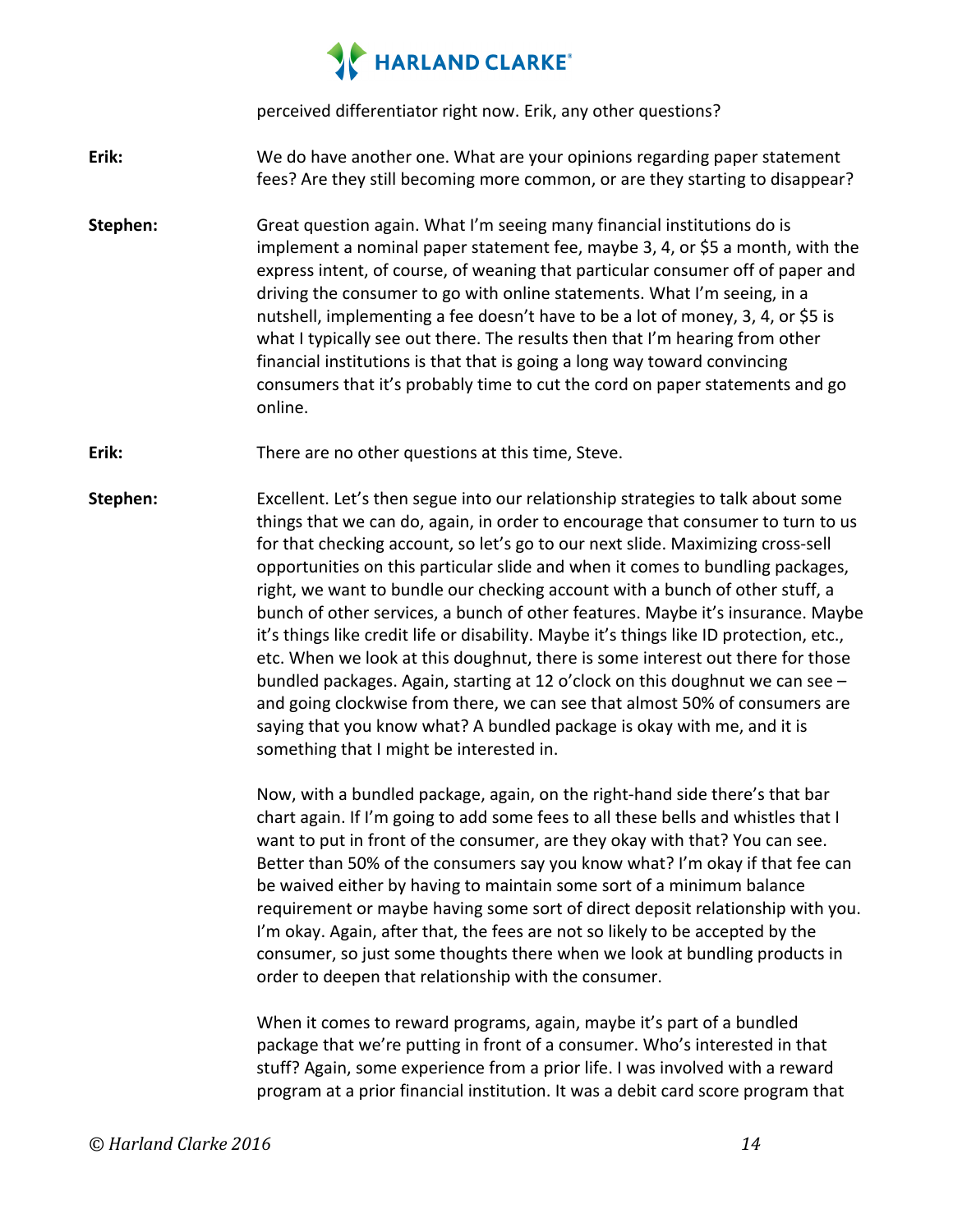rewarded consumers – I'm sorry. It was a plastic score program, so it rewarded consumers for debit card purchases as well as credit card purchases. That was all well and good, but unfortunately, we did not do a very good job of keeping that program in front of consumers. While we made a big splash rolling it out, right, like a lot of things we do in marketing, we tend to forget that this is a journey and not a destination.

We had all sorts of hoopla around the introduction of that program, and then ignored or forgot about the program after that. Nonetheless, reward programs, as long as we can keep promoting them are of interest to consumers. If you look at the bar chart on the left, again, interestingly or surprisingly, who's interested in these kinds of reward programs? There's our Millennial again. One out of every four Millennials participate in those types of programs. Then, if you look at the bar chart on the right, nearly nine out of ten Millennials consider that those reward programs can be valuable or perceived as valuable, that they can be a differentiator if we want to put them in front of the consumer, and again, convince the consumer, encourage the consumer to open up an account vis-avis a checking account, let's say, with our institution. We want to attract Millennials. Again, we want to promote the fact that we're convenient, that we've got a strong ATM network, that we've got a robust mobile and online banking capabilities. Should we decide that we want to do some packaging, consumers are okay with that, and in particular, consumers are okay with reward programs, particularly younger consumers. However, we just got to make sure – again, some word to the wise, experience based on my former life. We've got to make sure that we've got the budget within our marketing budget or the dollars within our marketing budget to make sure that we can keep that information in front of the consumer so that it's perceived as a journey, and not simply a destination with those reward programs.

Here's where we're going to wrap up. I've got some takeaways from today's presentation. As I mentioned, I want to make sure that you all walk away with one or two kernels of knowledge from this, so let's go through some high points or some key points from this presentation. First of all, checking accounts are stable, but they're also volatile. Now that may sound like a bit of a misnomer but stable among older consumers, volatile among younger consumers. As we saw way back when at the start of the hour, younger consumers are switching checking accounts, right? Roughly one out of every five Millennials say they are in the market to change primary financial institutions. Second key point or second key takeaway to consider, consumers have multiple checking accounts within their particular household. When it comes time to promote checking campaigns, let's not forget about those existing customers who may already have a checking account with us, and let's not forget that when we communicate our checking campaigns or our checking features to our prospects, all the reason in the world for them to open up a different checking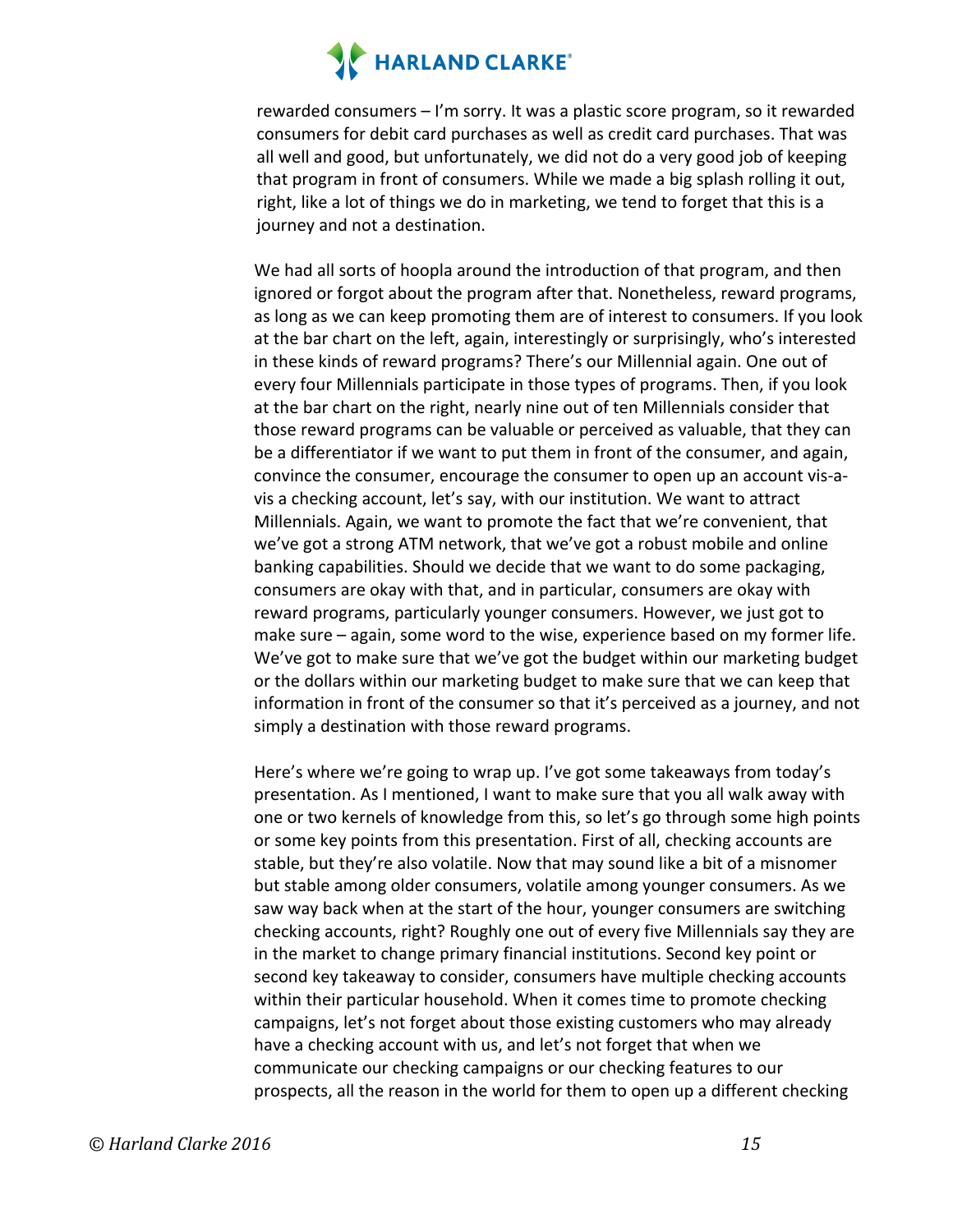account or an additional checking account in order to manage a variety of different household expenses.

Overall, there's a high satisfaction with checking accounts. There are specific features, so for the most part, consumers like what we're offering out there. Secondly, we really didn't touch much upon this earlier, but with any checking campaign, you want to utilize a multi-channel approach, right? Whenever we can, if we're talking to existing customers or existing members, at Harland Clarke we always espouse a multi-channel outreach campaign utilizing direct mail, utilizing email, utilizing outbound telephone calls if we have the capability internally to do that, or you can rely on an organization like Harland Clarke to do that, utilizing mobile texting in order to also add some weight, some strength to our outreach campaigns. We will always promote multi-channel approaches with any initiative but particularly with checking. Onboarding packaging and cross-selling are key relationships as we just talked about.

Then lastly, relationship rewards can have  $a - c$ an go a long way toward ensuring that we differentiate our checking programs, our checking products from the competition. Consumers are receptive to relationship reward programs. Unfortunately, many of them just don't know that they're available at our institution. Unfortunately, many of them just are not sure how they work. Again, word to the wise, let's make sure if we're promoting our reward programs, realize it's a journey and not a destination. Don't make the error that I made in my former life. Again, that message getting out to the consumer can go a long way towards retaining and attracting checking accounts.

With that, Erik, we've got a few minutes left. Do we have any other questions that may have come in?

**Erik:** I am not showing any additional questions at this time, Steve.

**Stephen:** All righty, thank you, Erik. Everybody on the phone, as I mentioned earlier, you will get a recording of today's presentation. You'll get all of the slides. You'll get to hear my lovely voice in about a week. That recording and a copy of all the slides will be sent out to you within the next week or so. Again, if you have any questions, feel free to reach me at Harland Clarke or to your local key account executive, and I will be happy to address any questions, any concerns, any information that you'd like as quickly as possible. Erik, I want to thank you today for being my partner in crime, and Jeb, any final words?

**Jeb:** Yeah, just real quick, Steve. Now, we did not put your email on this last slide. I think we normally do that. I know you'd offered that to several folks. It's pretty easy, stephen.nikitas, as spelled there on the screen, @harlandclarke.com